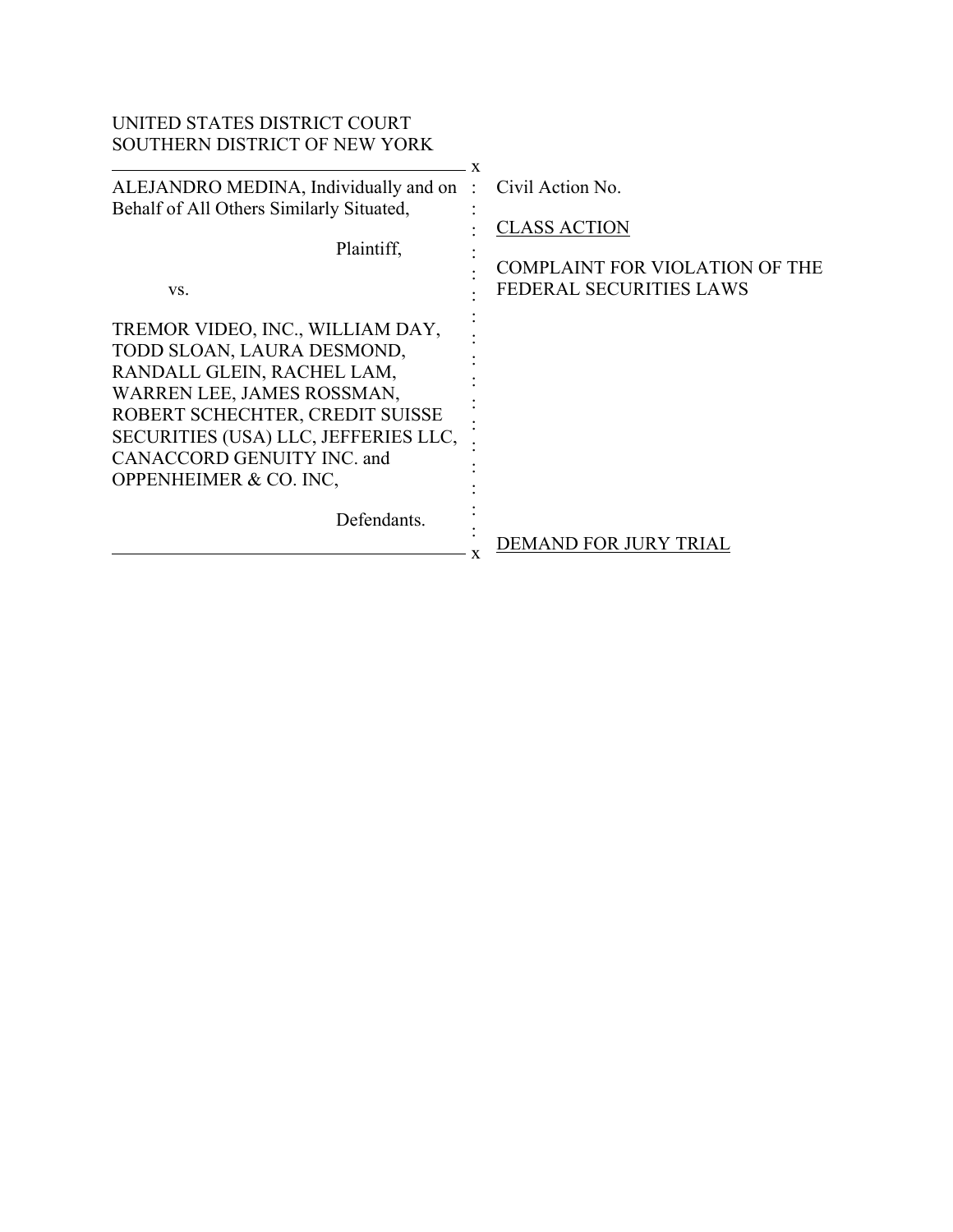Plaintiff Alejandro Medina ("Plaintiff") alleges the following based upon the investigation of Plaintiff's counsel, which included a review of United States Securities and Exchange Commission ("SEC") filings by Tremor Video, Inc. ("Tremor Video" or the "Company"), as well as regulatory filings and reports, securities analysts' reports and advisories about the Company, press releases and other public statements issued by the Company, and media reports about the Company, and Plaintiff believes that substantial additional evidentiary support will exist for the allegations set forth herein after a reasonable opportunity for discovery.

## **NATURE OF THE ACTION**

1. This is a securities class action on behalf of all purchasers of the common stock of Tremor Video pursuant and/or traceable to the Registration Statement and Prospectus issued in connection with Tremor Video's June 27, 2013 initial public stock offering (the "IPO"), seeking to pursue remedies under the Securities Act of 1933 (the "Securities Act").

### **JURISDICTION AND VENUE**

2. The claims asserted herein arise under and pursuant to  $\S$ [1, 12(a)(2) and 15 of the Securities Act. This Court has jurisdiction of this action pursuant to §22 of the Securities Act [15] U.S.C. §77v] and 28 U.S.C. §1331.

3. Venue is properly laid in this District pursuant to §22 of the Securities Act and 28 U.S.C. §1391(b) and (c). The acts and conduct complained of herein occurred in substantial part in this District, Tremor Video is headquartered in this District and the Underwriter Defendants (defined below) maintain their principal places of business in this District.

4. In connection with the acts alleged in this Complaint, Defendants, directly or indirectly, used the means and instrumentalities of interstate commerce, including, but not limited to, the mails, interstate telephone communications and the facilities of the national securities markets.

- 1 -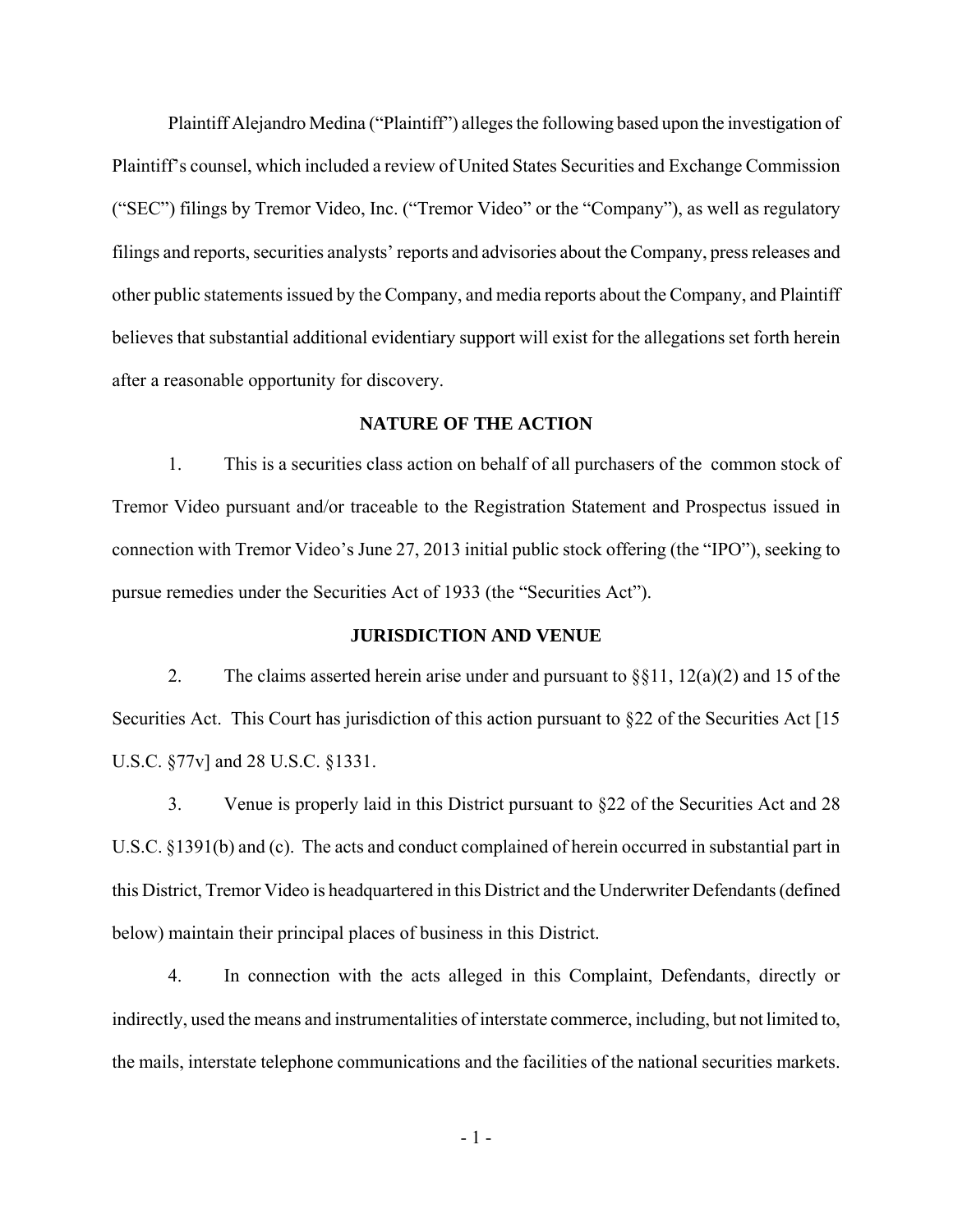### **PARTIES**

5. Plaintiff Alejandro Medina purchased Tremor Video common stock pursuant and/or traceable to the IPO, and was damaged thereby.

6. Defendant Tremor Video is a provider of technology-driven video advertising solutions for advertisers and agencies, and publisher partners in the United States and internationally, headquartered in New York, New York. Following the IPO, Tremor Video stock has traded on the New York Stock Exchange ("NYSE") under the ticker symbol "TRMR."

7. Defendant William Day is, and was at the time of the IPO, President, Chief Executive Officer and a director of Tremor Video.

8. Defendant Todd Sloan is, and was at the time of the IPO, Senior Vice President, Chief Financial Officer and Treasurer of Tremor Video.

9. Defendant Laura Desmond is, and was at the time of the IPO, a director of Tremor Video.

10. Defendant Randall Glein is, and was at the time of the IPO, a director of Tremor Video.

11. Defendant Rachel Lam is, and was at the time of the IPO, a director of Tremor Video.

12. Defendant Warren Lee is, and was at the time of the IPO, a director of Tremor Video.

13. Defendant James Rossman is, and was at the time of the IPO, a director of Tremor Video.

14. Defendant Robert Schechter is, and was at the time of the IPO, a director of Tremor Video.

15. The defendants named in ¶¶7-14 are referred to herein as the "Individual Defendants." The Individual Defendants each signed the Registration Statement.

 $-2 -$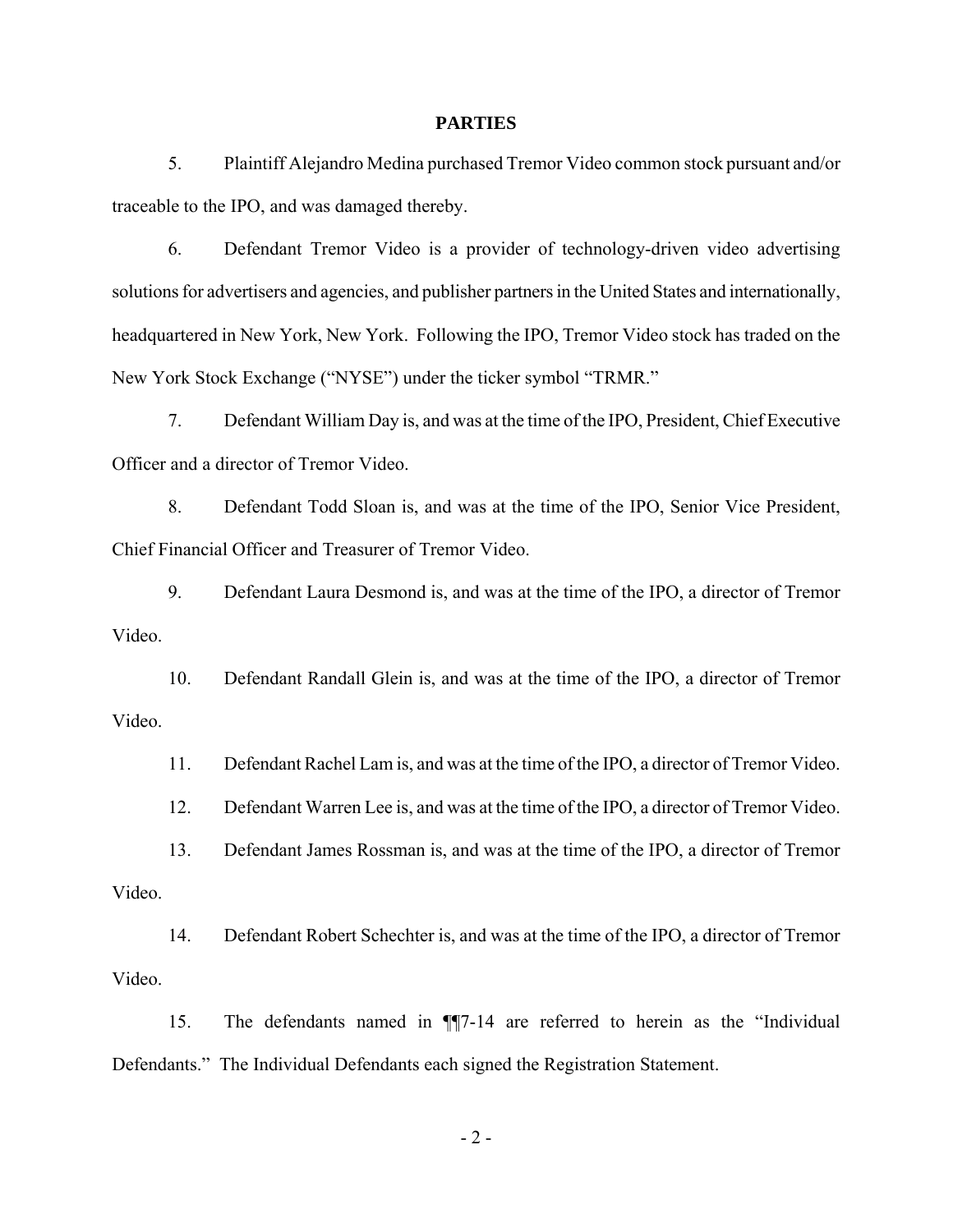16. Defendant Credit Suisse Securities (USA) LLC ("Credit Suisse"), based in New York, New York, is a financial services company that advises clients in all aspects of finance, serving companies, institutional clients and high-net-worth private clients worldwide. Credit Suisse acted as an underwriter and joint book-running manager of Tremor Video's IPO, helping to draft and disseminate the offering documents.

17. Defendant Jefferies LLC ("Jefferies") is an American global investment bank and institutional securities firm headquartered in New York, New York. Jefferies acted as an underwriter and joint book-running manager of Tremor Video's IPO, helping to draft and disseminate the offering documents.

18. Defendant Canaccord Genuity Inc. ("Canaccord Genuity") is a New York, New York-based global, full-service investment bank. Canaccord Genuity acted as an underwriter and joint book-running manager of Tremor Video's IPO, helping to draft and disseminate the offering documents.

19. Defendant Oppenheimer & Co. Inc. ("Oppenheimer") is a New York, New Yorkbased investment bank and full-service investment firm that provides financial services and advice to high net worth investors, individuals, businesses and institutions. Oppenheimer acted as an underwriter and joint book-running manager of Tremor Video's IPO, helping to draft and disseminate the offering documents.

20. The defendants named in ¶¶16-19 are referred to herein as the "Underwriter Defendants." Pursuant to the Securities Act, the Underwriter Defendants are liable for the false and misleading statements in the Registration Statement as follows:

(a) The Underwriter Defendants are investment banking houses that specialize, *inter alia*, in underwriting public offerings of securities. They served as the underwriters of the IPO

- 3 -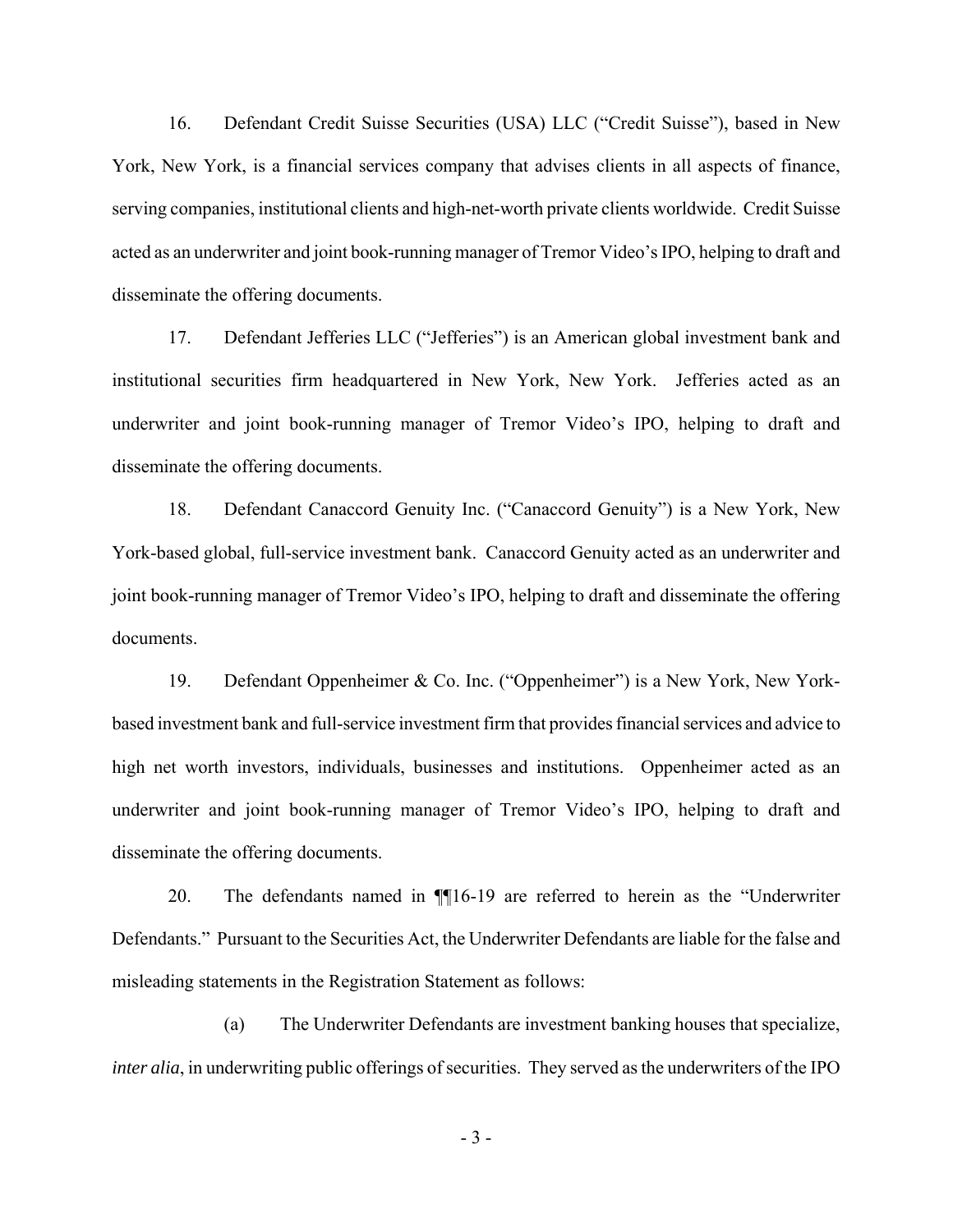and shared more than \$5.25 million in fees collectively. The Underwriter Defendants determined that in return for their share of the IPO proceeds, they were willing to merchandize Tremor Video stock in the IPO. The Underwriter Defendants arranged a multi-city roadshow prior to the IPO during which they, and representatives from Tremor Video, met with potential investors and presented highly favorable information about the Company, its operation, and its financial prospects;

(b) The Underwriter Defendants also demanded and obtained an agreement from Tremor Video that Tremor Video would indemnify and hold the Underwriter Defendants harmless from any liability under the federal securities laws. They also made certain that Tremor Video had purchased millions of dollars in directors and officers' liability insurance;

(c) Representatives of the Underwriter Defendants also assisted Tremor Video and the Individual Defendants in planning the IPO, and purportedly conducted an adequate and reasonable investigation into the business and operations of Tremor Video, an undertaking known as a "due diligence" investigation. The due diligence investigation was required of the Underwriter Defendants in order to engage in the IPO. During the course of their "due diligence," the Underwriter Defendants had continual access to confidential corporate information concerning Tremor Video's operations and financial prospects;

(d) In addition to availing themselves of virtually unbridled access to internal corporate documents, agents of the Underwriter Defendants met with Tremor Video's lawyers, management and top executives and engaged in "drafting sessions" between at least March 2013 and June 2013. During these sessions, understandings were reached as to: (i) the strategy to best accomplish the IPO; (ii) the terms of the IPO, including the price at which Tremor Video stock would be sold; (iii) the language to be used in the Registration Statement; (iv) what disclosures about Tremor Video would be made in the Registration Statement; and (v) what responses would be made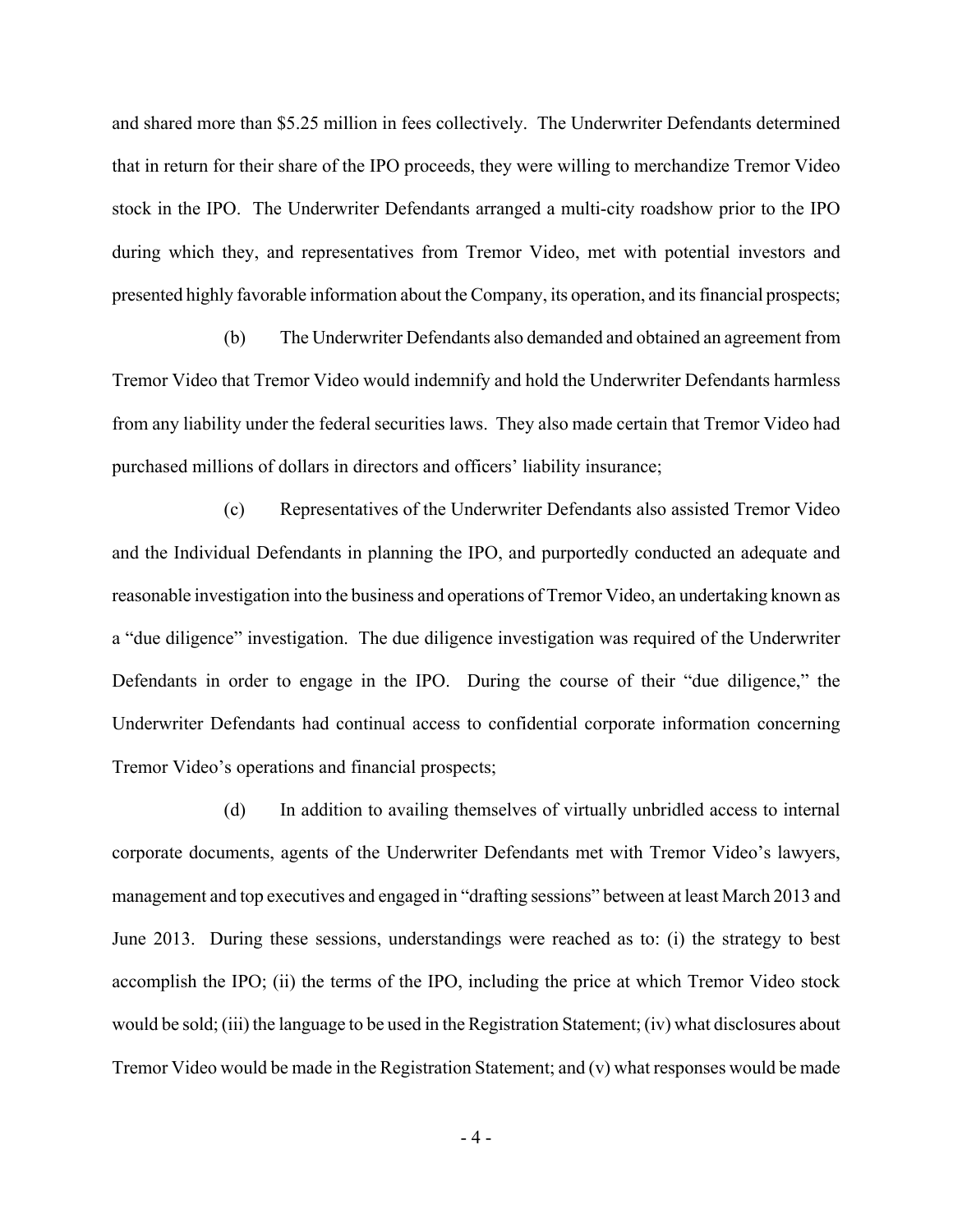to the SEC in connection with its review of the Registration Statement. As a result of those constant contacts and communications between the Underwriter Defendants' representatives and Tremor Video management and top executives, the Underwriter Defendants knew, or should have known, of Tremor Video's existing problems as detailed herein; and

(e) The Underwriter Defendants caused the Registration Statement to be filed with the SEC and declared effective in connection with offers and sales thereof, including to Plaintiff and the Class.

### **SUBSTANTIVE ALLEGATIONS**

21. Defendant Tremor Video provides an in-stream video ad network for Internetconnected devices like computers, smartphones and tablets. The Company derives substantially all of its sales revenue by delivering in-stream video advertising on behalf of brand advertisers in the United States through the Tremor Video Network. It also recently began licensing VideoHub technology to advertisers and agencies through a customizable user interface, which it calls VideoHub for Advertisers. The Company was formerly known as Tremor Media, Inc. and changed its name to Tremor Video, Inc. in June 2011. Tremor Video was founded in 2005 and is headquartered in New York, New York.

22. On or about April 3, 2013, Tremor Video filed with the SEC a confidential Registration Statement on Form S-1, which would later be utilized for the IPO following several amendments in response to comments by the SEC. On June 26, 2013, the SEC declared the Registration Statement effective. On or about June 27, 2013, Tremor Video and the Underwriter Defendants priced the IPO and filed the final Prospectus for the IPO, which forms part of the Registration Statement (collectively, the "Registration Statement").

23. The Registration Statement was negligently prepared and, as a result, contained untrue statements of material facts or omitted to state other facts necessary to make the statements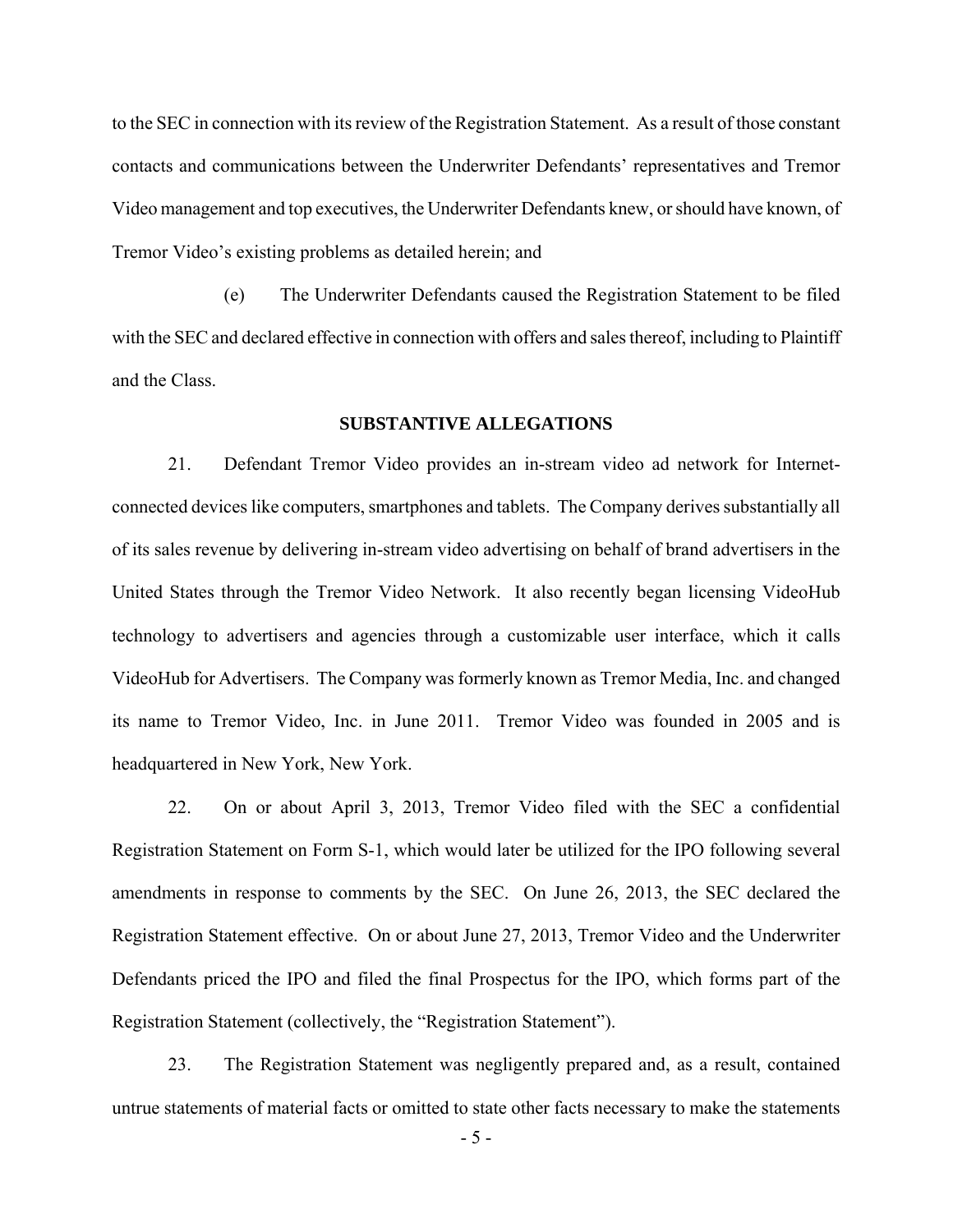made not misleading and was not prepared in accordance with the rules and regulations governing its

preparation.

24. Concerning the purported sales growth then being experienced in the online video

industry Tremor Video operates in, the Registration Statement stated, in pertinent part, as follows:

*Online video advertising is amongst the fastest growing advertising formats in the United States.* According to eMarketer, while overall advertising spend is expected to grow by 3.5% on a compounded annual basis between 2012 and 2016, online video advertising spend is expected to grow by 28.9%. eMarketer estimated total U.S. advertising spend in 2012 to be \$165.8 billion, of which online video advertising spend was \$2.9 billion, or only 1.7%. *As online audiences continue to spend more time watching videos, online video advertising spend is projected to reach \$8.0 billion in 2016. Within online video advertising, mobile video advertising spend is expected to grow from \$244 million to \$2.1 billion, reflecting a 71.1% compounded annual growth rate from 2012 to 2016.*<sup>1</sup>

25. Concerning the Company's purportedly dedicated customer base and demand then

being experienced for its services, the Registration Statement stated, in pertinent part, as follows:

We have developed strong relationships with brand advertisers and their agencies, who we believe view us as a strategic and trusted partner with a deep understanding of their industry-specific needs. We have also developed strong relationships with publishers due to our ability to provide consistent yield and monetization for their video content. We continuously evaluate and refine our publisher network to ensure that our advertisers have access to premium video inventory in brand safe environments. *We believe these relationships have created a network effect whereby advertisers increase their spend with us because of the results we deliver utilizing our proprietary technology and our publishers' premium inventory, which in turn allows us to attract additional high quality publishers and thereby additional advertising spend.*

26. Concerning the purported upward trajectory of the Company's revenues, operating

costs and profit trends then being experienced at the time of the IPO, the Registration Statement

emphasized, in pertinent part, as follows:

 $\frac{1}{1}$ 

From 2011 to 2012, our revenue increased from \$90.3 million to \$105.2 million. This included an *increase in revenue derived from the delivery of in-stream video advertising* from \$75.5 million to \$99.7 million, or 32.1%. Additionally, over this

All emphasis in bold and italics is added, unless otherwise noted.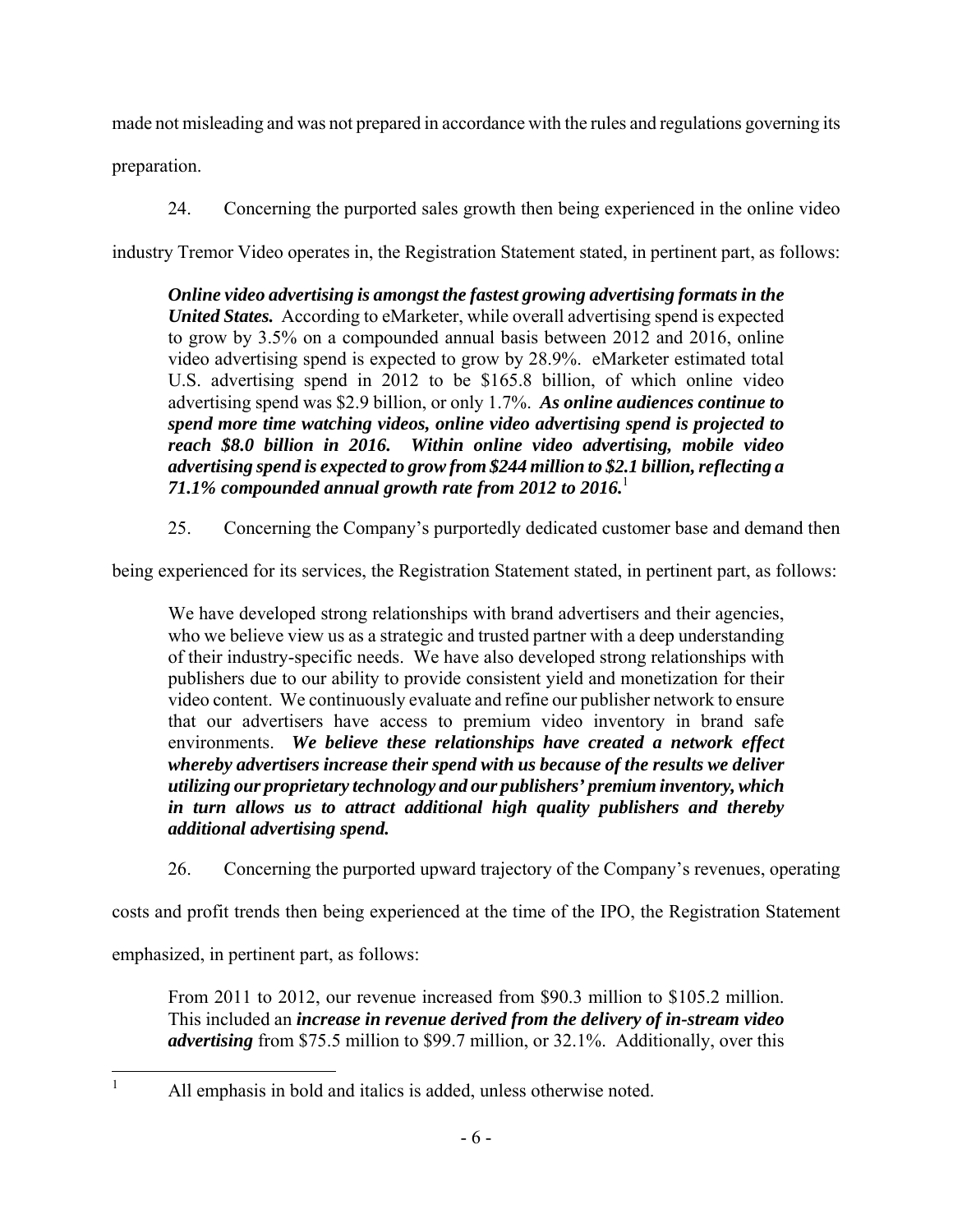period, our *gross margin improved* from 35.2% to 41.7%, driven in part by the adoption of our performance-based pricing models, while our net loss has decreased from \$21.0 million to \$16.6 million. For the three months ended March 31, 2013 as compared to the same period of 2012, our *revenue increased* from \$17.3 million to \$24.8 million, or 43.4%, our *gross margin improved* from 31.9% to 44.1% and our net loss decreased from \$9.1 million to \$5.2 million. For the three months ended March 31, 2012 and 2013, our revenue from the delivery of in-stream video advertising increased from \$15.7 million to \$24.0 million, or 52.9%. As a percentage of total revenue, revenue attributable to performance-based pricing for 2011, 2012 and the three months ended March 31, 2013 was 7.9%, 22.7% and 36.1%, respectively.

\* \* \*

We ... initially ... delivered both video display and banner ads ... In 2011, ... consistent with our focus on being a strategic partner for brand advertisers, we decided to focus our business solely on in-stream video advertising and to move away from in-banner video advertising. In-stream video ads are better suited for brand advertisers because they can be served to viewers immediately prior to or during the publisher's content commanding attention when viewers are most engaged as opposed to in-banner video ads, which are served on the periphery of publisher content where viewers may not direct their attention. *We believe our market opportunity and growth prospects will be enhanced by our focus on in-stream video ads because such ads are better suited to address advertisers' brand-centric goals.* As such, we have increased our technology investments and sales focus on our instream products and deemphasized investments in and sales of in-banner products. *As a result of our focus on delivering in-stream advertising coupled with our differentiated optimization technology, we have experienced significant growth in our in-stream video advertising revenue. From 2011 to 2012, our in-stream video advertising revenue grew from \$75.5 million to \$99.7 million, or 32.1%, and for the three months ended March 31, 2012 and 2013, our in-stream video advertising revenue grew from \$15.7 million to \$24.0 million, or 52.9%.*

\* \* \*

*As viewers increase time spent viewing video on internet-connected devices such as smartphones and tablets, we expect brand advertisers to devote increasing amounts of advertising spend to these channels.* Smartphones and tablets are inherently interactive and we believe that our in-stream advertising capabilities and higher margin CPE pricing model is well suited to address the growing market for mobile video ads. As a percentage of total revenue, revenue attributable to performancebased pricing, such as CPE and CPVC, for 2011 and 2012 was 7.9% and 22.7%, respectively, and for the three months ended March 31, 2012 and 2013, was 14.2% and 36.1% respectively. We intend to continue to increase the sales of video ad campaigns with performance-based pricing to *drive revenue growth and increased margins.*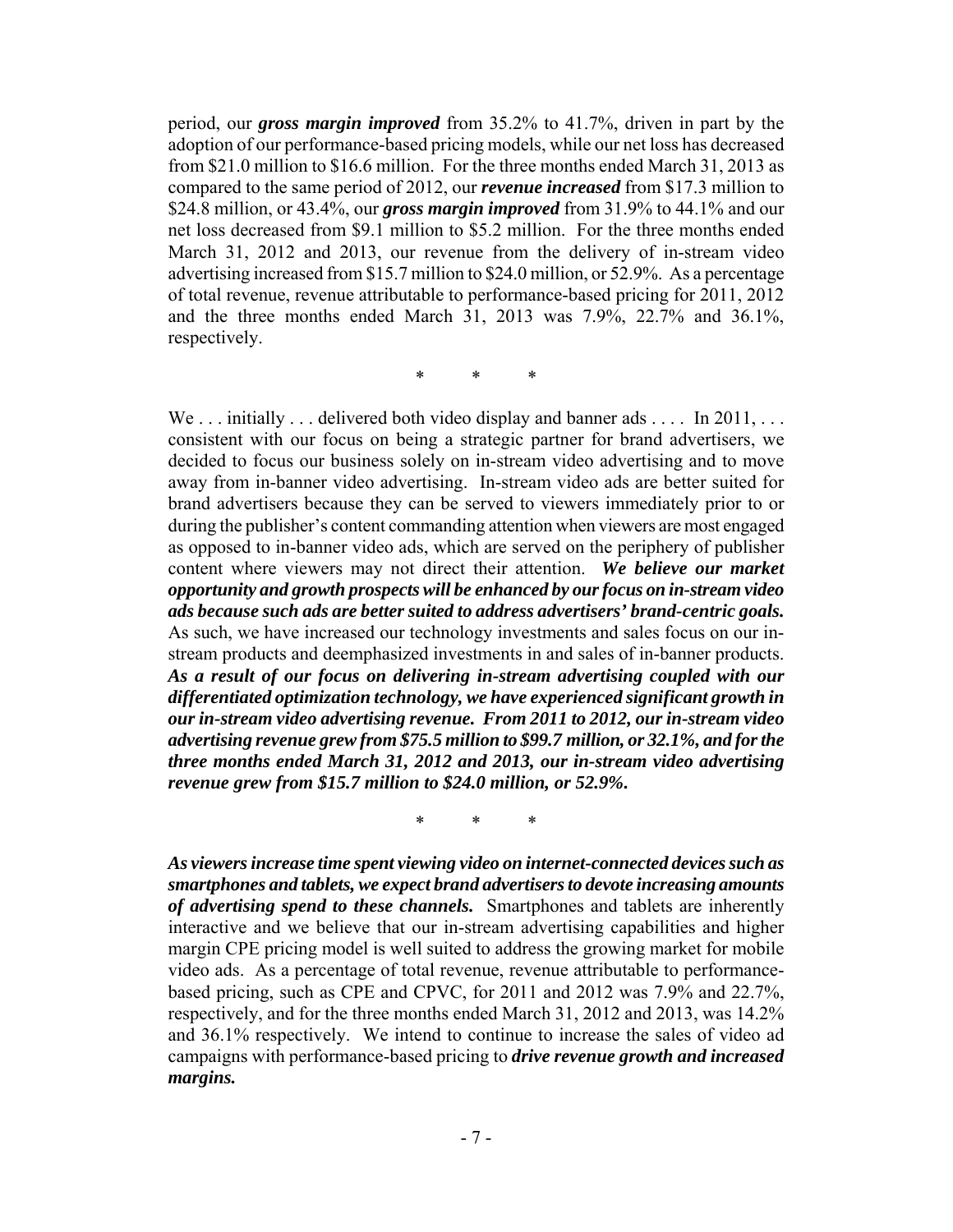\* \* \*

We monitor the key metrics set forth in the table below *to help us evaluate growth trends,* establish budgets, measure the effectiveness of our sales and marketing efforts *and assess our operational efficiencies*.

|                              |                        | <b>Year Ended December</b><br>31, |              |           |               | <b>Three Months Ended March</b><br>31, |      |         |  |  |
|------------------------------|------------------------|-----------------------------------|--------------|-----------|---------------|----------------------------------------|------|---------|--|--|
|                              | 2011                   |                                   | 2012         |           | 2012          |                                        | 2013 |         |  |  |
|                              | (dollars in thousands) |                                   |              |           |               |                                        |      |         |  |  |
| Revenue                      | \$                     | 90,301                            | $\mathbb{S}$ | 105,190   | $\mathcal{S}$ | 17,272                                 | S    | 24,765  |  |  |
| <b>Gross margin</b>          |                        | 35.2%                             |              | 41.7%     |               | 31.9%                                  |      | 44.1%   |  |  |
| <b>Net loss</b>              | $\mathbb{S}$           | (21, 025)                         | S            | (16, 644) |               | (9,127)                                | \$   | (5,159) |  |  |
| <b>In-stream advertising</b> |                        |                                   |              |           |               |                                        |      |         |  |  |
| revenue                      | S                      | 75,500                            | \$           | 99,678    | $\mathbb{S}$  | 15,745                                 | \$   | 23,996  |  |  |
| <b>Adjusted EBITDA</b>       | \$                     | (10, 927)                         | $\mathbb{S}$ | (7,218)   | \$            | (6,665)                                | \$   | (2,797) |  |  |
|                              |                        |                                   |              |           |               |                                        |      |         |  |  |

27. Explaining the comparison of the Company's financial performance in the quarters ended March 31, 2012 and March 31, 2013, the Registration Statement emphasized that *"[t]he increase in revenue from the three months ended March 31, 2012 compared to the three months ended March 31, 2013 was primarily attributable to a \$8.3 million increase in our in-stream video advertising revenue, representing 52.9% growth period-over-period, which included an increased mix of our performance-based ad products compared to our CPM-priced ad products, and a \$0.3 million increase in revenue from licensing solutions."*

28. Explaining the comparison of the Company's financial performance in the quarters ended March 31, 2012 and March 31, 2013, the Registration Statement further emphasized that *"[t]he increase in our gross profit from the three months ended March 31, 2012 compared to the three months ended March 31, 2013 was driven by a 43.4% increase in revenue partially offset by a 17.6% increase in our cost of revenue,"* and that *"[h]istorically, our performance-priced ad campaigns have offered higher gross margins than our traditional CPM2 priced campaigns. The 12.2 percentage point improvement in our gross margin from 2012 to 2013 was primarily* 

 $\frac{1}{2}$ 

 <sup>&</sup>quot;Cost per mille" – the advertising cost per thousand views.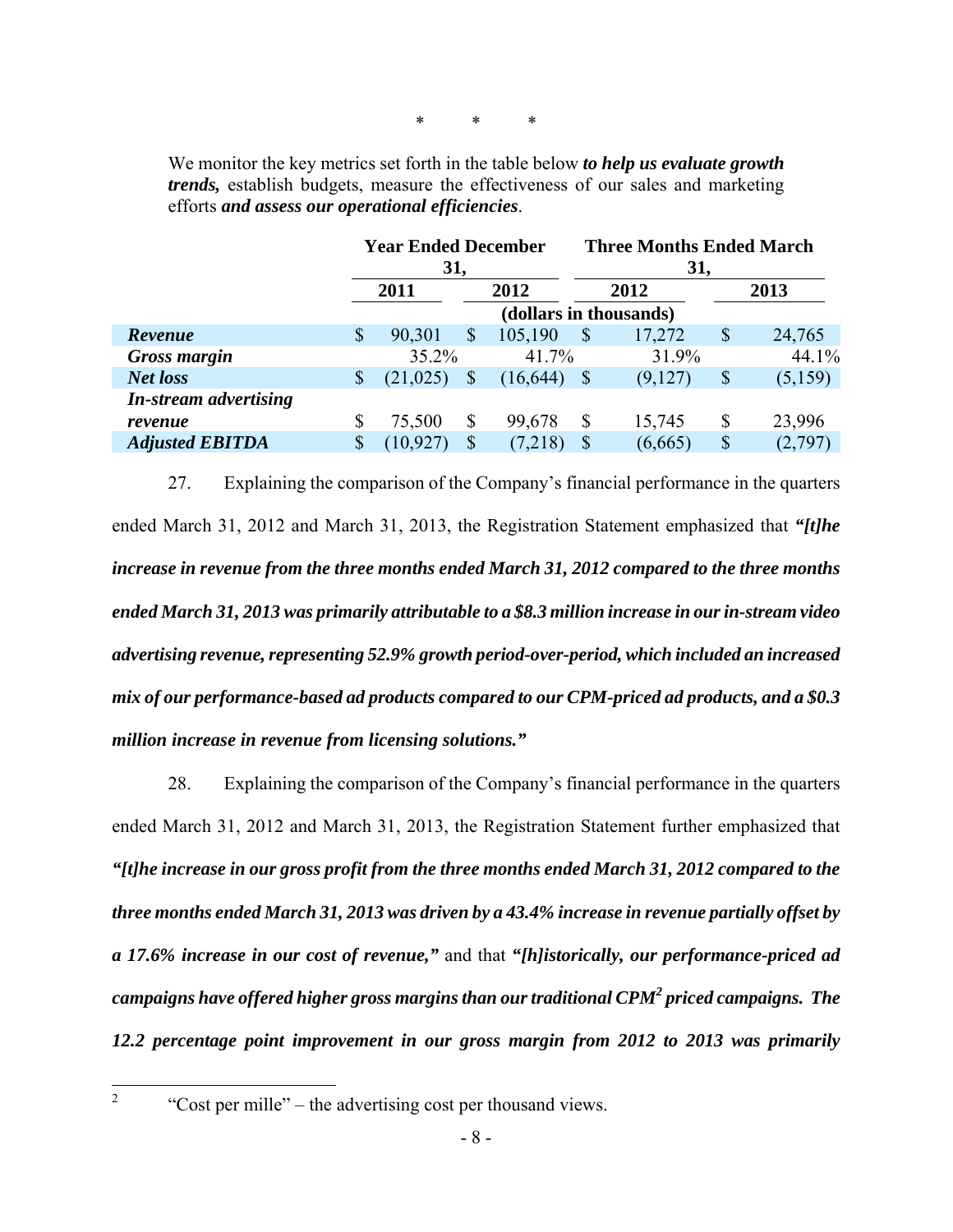*attributable to the relative mix of our performance-priced ad campaigns compared to our CPM-*

*priced ad campaigns as well as greater operational efficiency."*

29. Purporting to explain the Company's "Quarterly Trends; Seasonality," the Registration Statement stated the Company was then on track to report larger third quarter 2013 sales and profit margins, stating, in pertinent part, as follows:

*We have experienced rapid growth since our inception.* For instance, we migrated our business from in-banner video advertising to in-stream video advertising and placed a greater focus on performance-based pricing over the last two years. *These changes have resulted in substantial growth in our revenue and corresponding increases in operating expenses to support our growth. . . .* 

\* \* \*

Our quarterly revenue has increased from \$22.3 million for the quarter ended June 30, 2011 to \$24.8 million for the quarter ended March 31, 2013, and our gross margin has increased from 37.5% to 44.1% over the same period. *Our increase in quarterly revenue was mainly due to an increased number of advertisers using the Tremor Video Network and increased spending from our existing advertisers as well an increased percentage of our campaigns priced on a performance basis.* We believe revenue for the second and third quarters of 2011 was relatively flat due to a reduction in video advertising spending because of uncertainty and volatility caused by the U.S. budget and European financial crises during the third quarter of 2011. Our increase in gross margin in 2012 has been largely the result of an increased percentage of our campaigns priced on a performance basis. *Our in-stream advertising revenue as a percentage of revenue has increased for each quarter from June 30, 2011 through March 31, 2013, as we shifted our focus away from the delivery of in-banner video ads to in-stream video ads.*

*Our revenue also tends to be seasonal in nature, with the third and fourth quarters of each calendar year historically representing the largest percentage of our total revenue for the year and the first quarter of each calendar year historically representing the lowest percentage of our total revenue for the year. Many of the brand advertisers in the verticals we serve spend significant portions of their advertising budgets during the third quarter, in connection with summer, back to school and entertainment events, and in the fourth quarter, in connection with the holiday season.* During the first quarter, our brand advertisers generally devote less of their budgets to ad spending, and as a result, our exclusive publishers generally make a larger proportion of their ad inventory available to us. *This combination generally results in lower revenue and gross margins for us during the first quarter of each calendar year.* Our revenue for the first quarter of 2012 was adversely impacted by the level of overall spending in the video advertising industry as well as by the seasonal spending trends in the video advertising industry.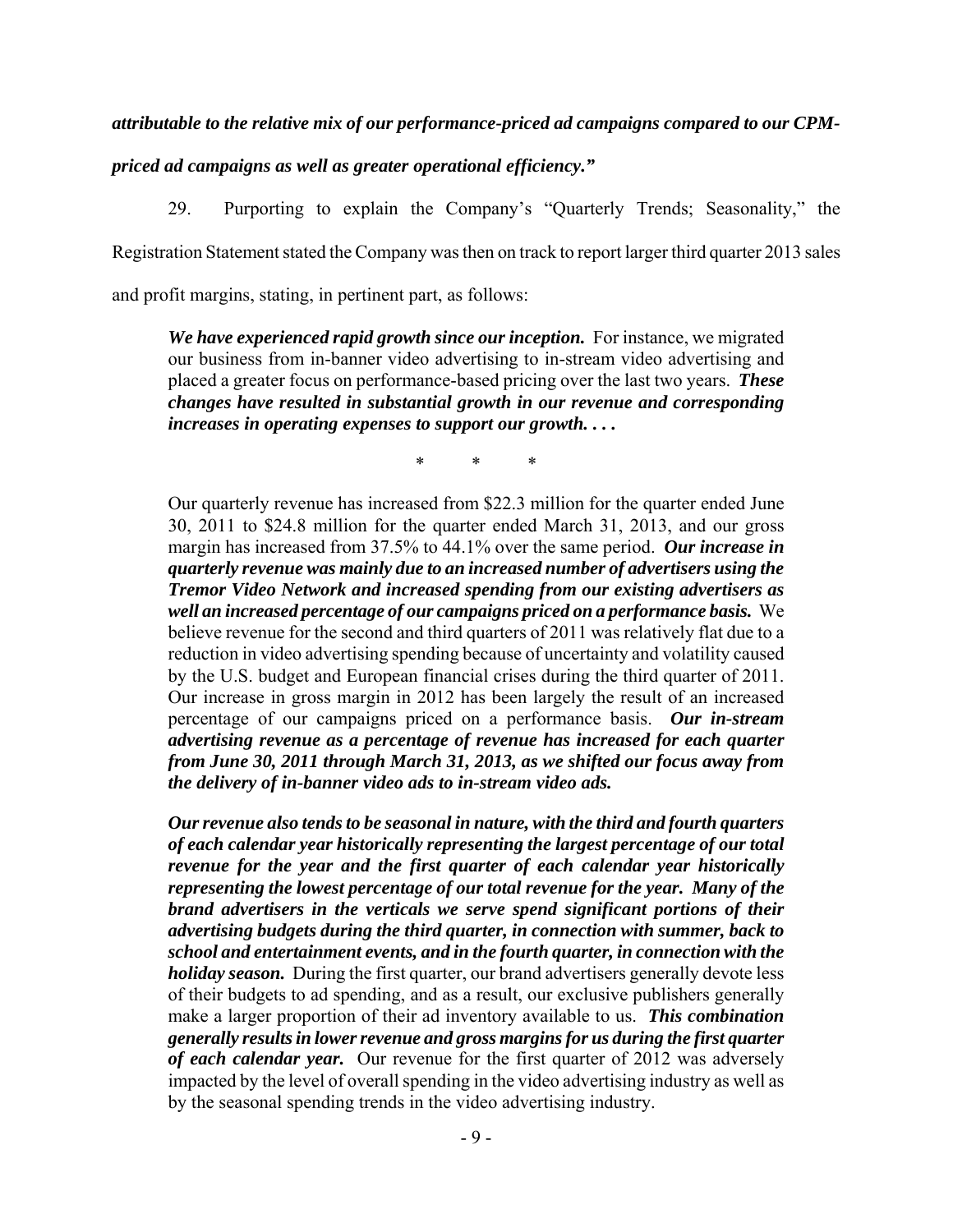30. The statements referenced above in ¶¶24-29 were inaccurate statements of material fact because they failed to disclose the following material facts which existed at the time of the IPO:

(a) that the online advertising market had materially shifted towards mobile browsing, as opposed to desktop browsing, where the Company was at a significant disadvantage to its competitors; and

(b) that the Company was losing sales to competitors as a result of its inferior mobile browsing capabilities.

31. Under the rules and regulations governing the preparation of the Registration Statement, Tremor Video was required to disclose at the time of the IPO that the online advertising market had materially shifted towards mobile browsing, as opposed to desktop browsing, where the Company was at a significant disadvantage to its competitors and that that the Company was losing sales to competitors as a result of its inferior mobile browsing capabilities. The Registration Statement, however, contained no such disclosures. Pursuant to Item 303 of Regulation S-K [17 C.F.R. §229.303], and the SEC's related interpretive releases thereto, including any known trends, issuers are required to disclose events or uncertainties that have had or are reasonably likely to cause the registrant's financial information not to be indicative of future operating results. At the time of the IPO, Tremor Video's sales growth and profit margins were declining, bringing its profits down. The adverse events and uncertainties associated with these declining trends were reasonably likely to have a material impact on Tremor Video' profitability, and, therefore, were required to be disclosed in the Registration Statement.

32. The IPO was successful for the Company and the Underwriter Defendants, who sold 7.5 million shares of Tremor Video common stock to the public at \$10 per share, raising approximately \$75 million in gross proceeds for the Company (\$66.8 million in net proceeds from

 $-10-$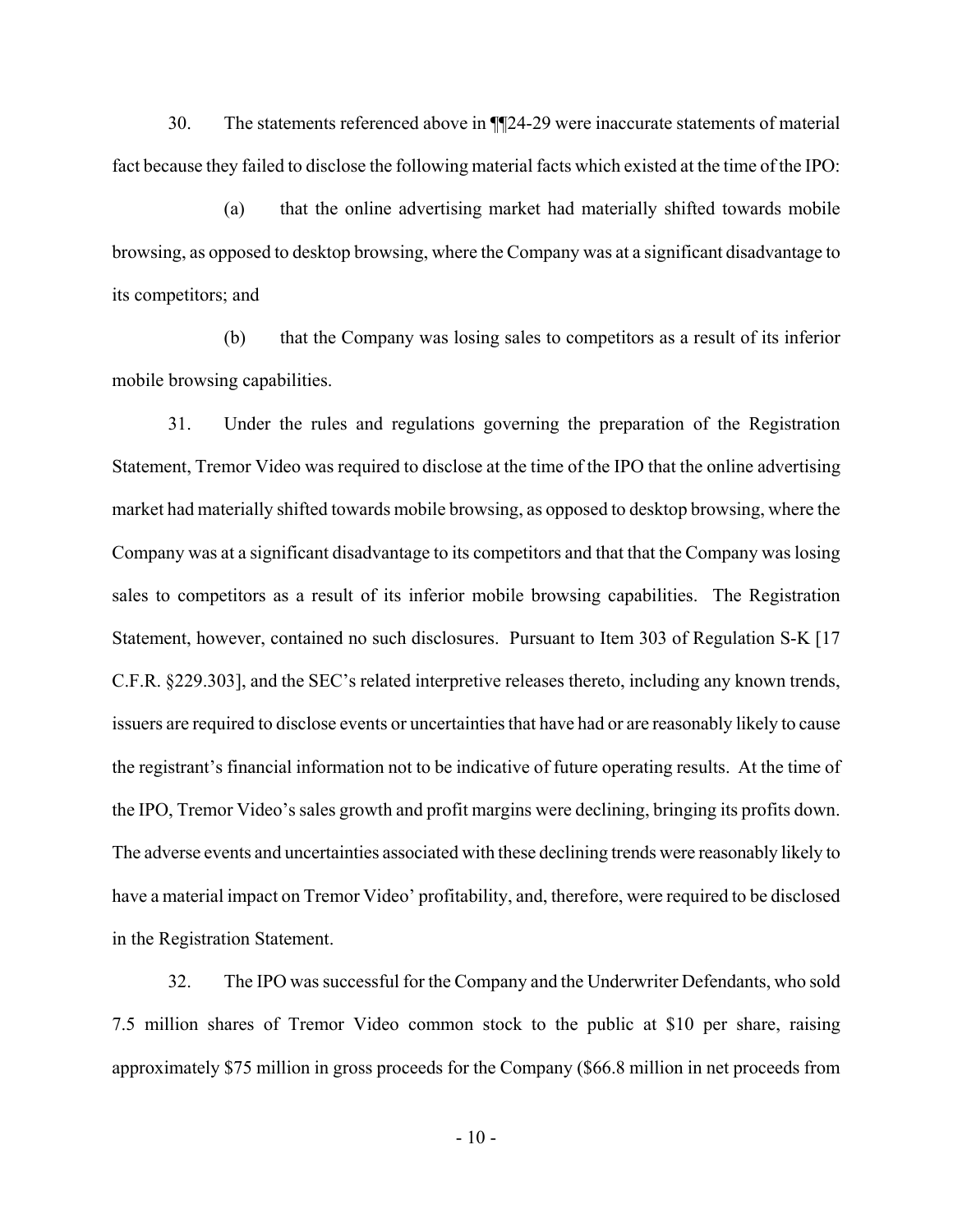the IPO after deducting underwriting discounts, commissions and offering costs of approximately \$8.2 million).

33. At the time of the filing of this action, Tremor Video stock was trading at approximately \$4 per share, a 60% decline from the IPO price.

## **CLASS ACTION ALLEGATIONS**

34. Plaintiff brings this action as a class action on behalf of a class consisting of all those who purchased Tremor Video common stock pursuant and/or traceable to the Registration Statement issued in connection with the IPO (the "Class"). Excluded from the Class are Defendants and their families, the officers and directors and affiliates of Defendants, at all relevant times, members of their immediate families and their legal representatives, heirs, successors or assigns and any entity in which Defendants have or had a controlling interest.

35. The members of the Class are so numerous that joinder of all members is impracticable. While the exact number of Class members is unknown to Plaintiff at this time and can only be ascertained through appropriate discovery, Plaintiff believes that there are hundreds of members in the proposed Class. Record owners and other members of the Class may be identified from records maintained by Tremor Video or its transfer agent and may be notified of the pendency of this action by mail, using the form of notice similar to that customarily used in securities class actions.

36. Plaintiff's claims are typical of the claims of the members of the Class as all members of the Class are similarly affected by Defendants' wrongful conduct in violation of federal law that is complained of herein.

37. Plaintiff will fairly and adequately protect the interests of the members of the Class and has retained counsel competent and experienced in class and securities litigation.

- 11 -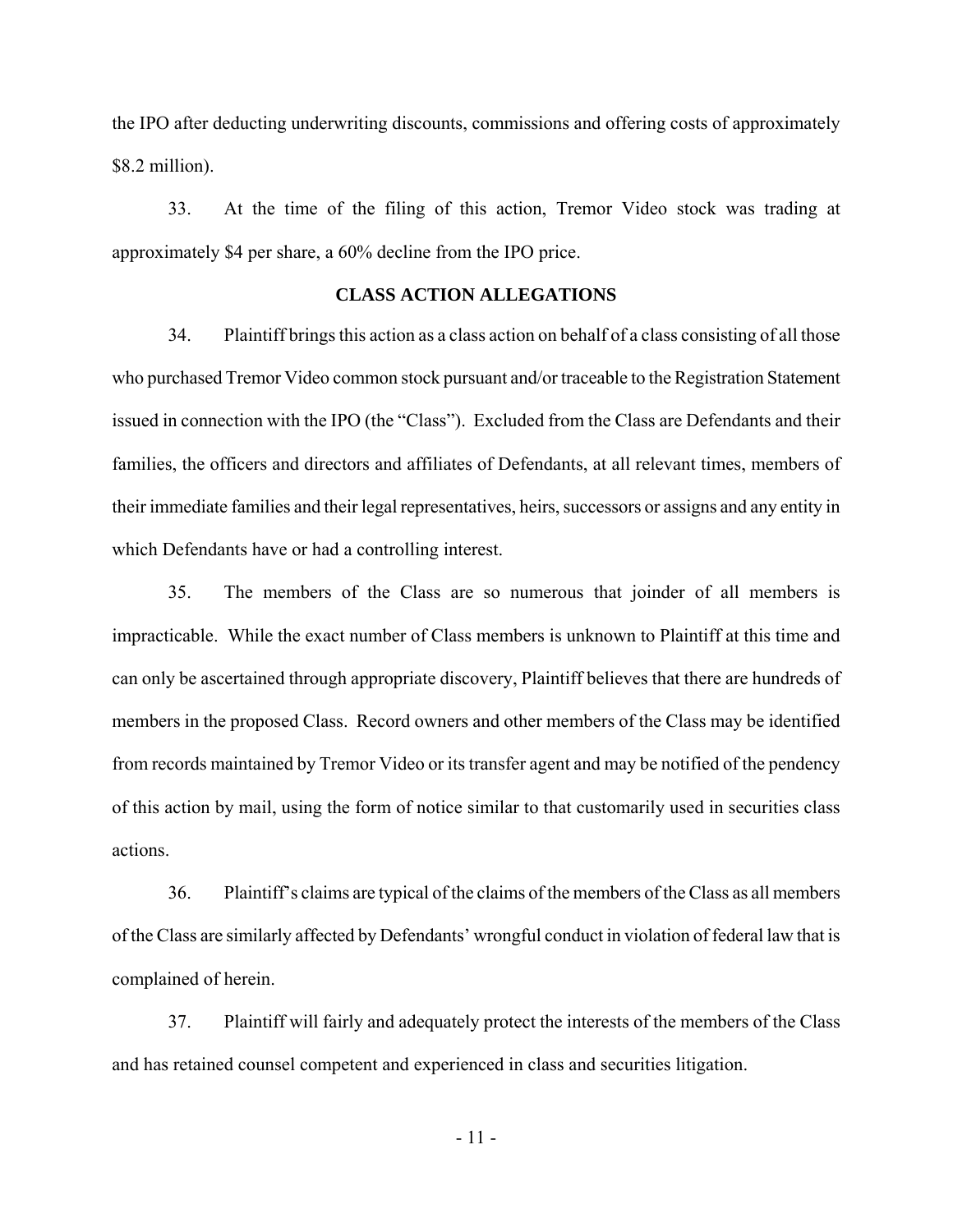38. Common questions of law and fact exist as to all members of the Class and predominate over any questions solely affecting individual members of the Class. Among the questions of law and fact common to the Class are:

(a) whether Defendants violated the Securities Act;

(b) whether the Registration Statement was negligently prepared and contained inaccurate statements of material fact and omitted material information required to be stated therein; and

(c) to what extent the members of the Class have sustained damages and the proper measure of damages.

39. A class action is superior to all other available methods for the fair and efficient adjudication of this controversy since joinder of all members is impracticable. Furthermore, as the damages suffered by individual Class members may be relatively small, the expense and burden of individual litigation make it impossible for members of the Class to individually redress the wrongs done to them. There will be no difficulty in the management of this action as a class action.

#### **COUNT I**

## **For Violation of §11 of the Securities Act Against All Defendants**

40. Plaintiff incorporates ¶¶1-39 by reference.

41. This Cause of Action is brought pursuant to §11 of the Securities Act, 15 U.S.C. §77k, on behalf of the Class, against all Defendants.

42. The Registration Statement for the IPO was inaccurate and misleading, contained untrue statements of material facts, omitted to state other facts necessary to make the statements made not misleading, and omitted to state material facts required to be stated therein.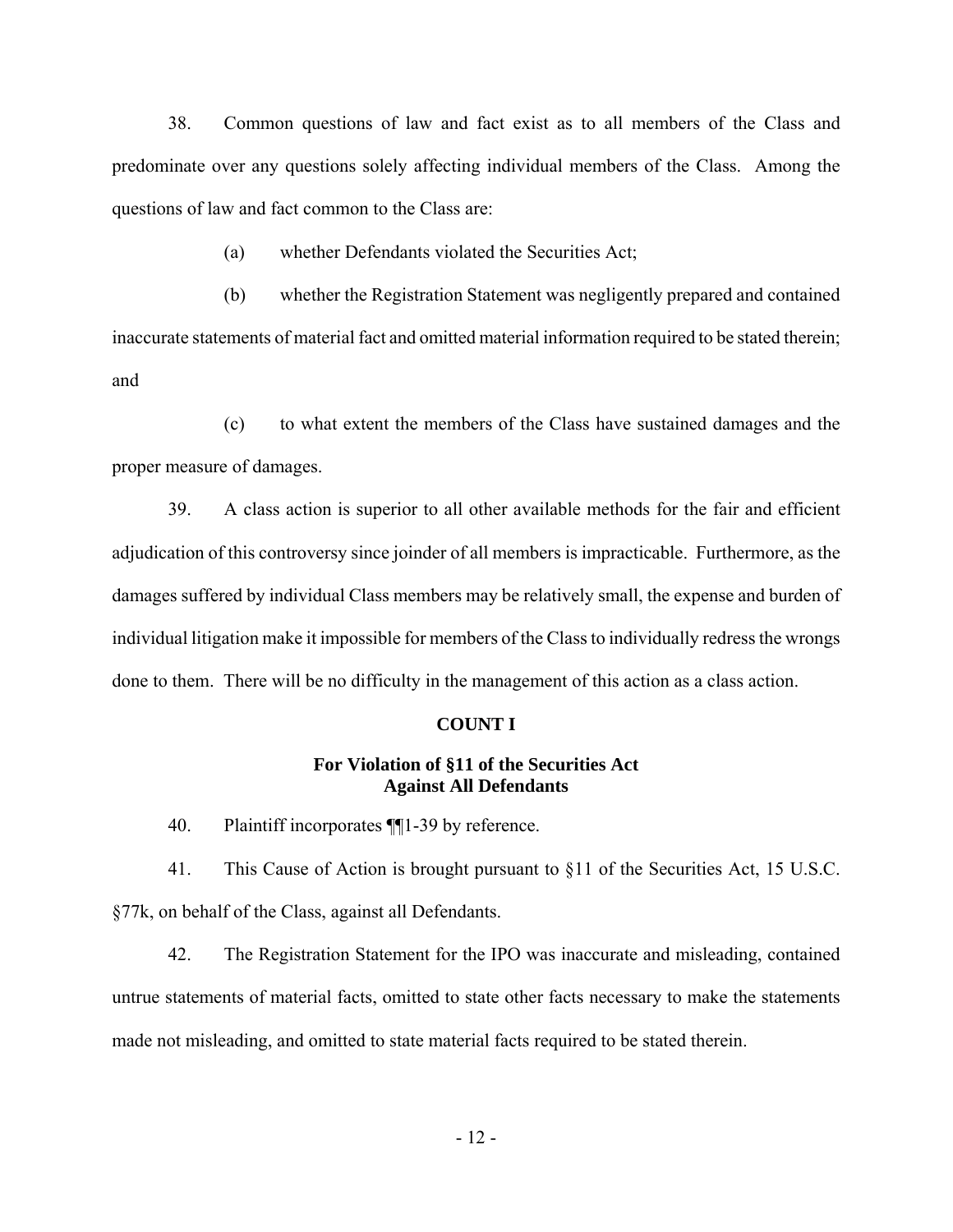43. Defendants are strictly liable to Plaintiff and the Class for the misstatements and omissions.

44. None of the Defendants named herein made a reasonable investigation or possessed reasonable grounds for the belief that the statements contained in the Registration Statement were true and without omissions of any material facts and were not misleading.

45. By reason of the conduct herein alleged, each defendant violated, and/or controlled a person who violated, §11 of the Securities Act.

46. Plaintiff acquired Tremor Video common stock traceable to the IPO.

47. Plaintiff and the Class have sustained damages. The value of Tremor Video common stock has declined substantially subsequent to and due to Defendants' violations.

48. At the time of their purchases of Tremor Video common stock, Plaintiff and other members of the Class were without knowledge of the facts concerning the wrongful conduct alleged herein and could not have reasonably discovered those facts prior to the disclosures herein. Less than one year has elapsed from the time that Plaintiff discovered or reasonably could have discovered the facts upon which this Complaint is based to the time that Plaintiff commenced this action. Less than three years has elapsed between the time that the securities upon which this Cause of Action is brought were offered to the public and the time Plaintiff commenced this action.

#### **COUNT II**

## **For Violation of §12(a)(2) of the Securities Act Against All Defendants**

49. Plaintiff incorporates ¶¶1-48 by reference.

50. By means of the defective Prospectus, Defendants promoted and sold Tremor Video stock to Plaintiff and other members of the Class.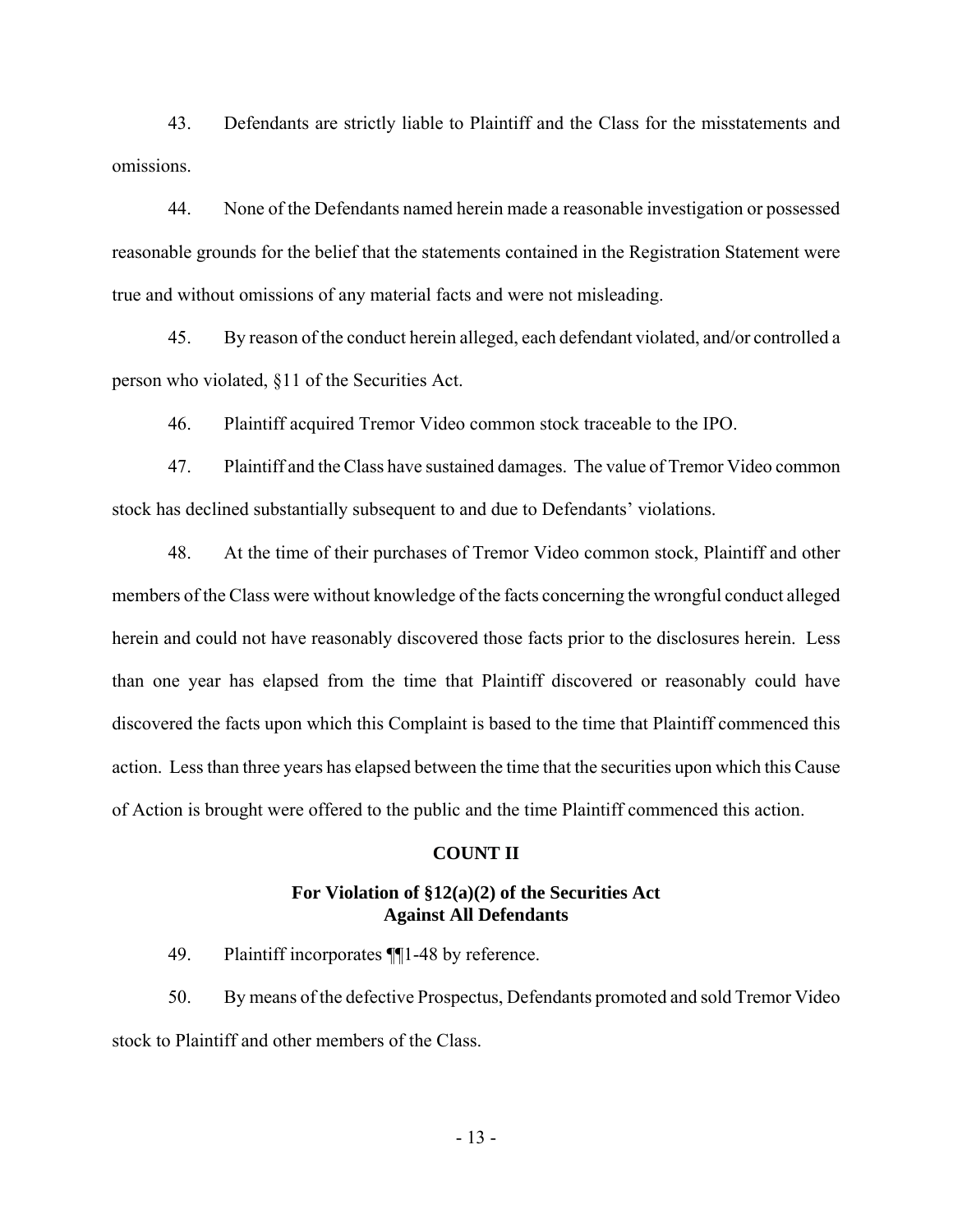51. The Prospectus contained untrue statements of material fact, and concealed and failed to disclose material facts, as detailed above. Defendants owed Plaintiff and the other members of the Class who purchased Tremor Video common stock pursuant to the Prospectus the duty to make a reasonable and diligent investigation of the statements contained in the Prospectus to ensure that such statements were true and that there was no omission to state a material fact required to be stated in order to make the statements contained therein not misleading. Defendants, in the exercise of reasonable care, should have known of the misstatements and omissions contained in the Prospectus as set forth above.

52. Plaintiff did not know, nor in the exercise of reasonable diligence could have known, of the untruths and omissions contained in the Prospectus at the time he acquired Tremor Video common stock.

53. By reason of the conduct alleged herein, Defendants violated  $\S 12(a)(2)$  of the Securities Act. As a direct and proximate result of such violations, Plaintiff and the other members of the Class who purchased Tremor Video common stock pursuant to the Prospectus sustained substantial damages in connection with their purchases of the stock. Accordingly, Plaintiff and the other members of the Class who hold the common stock issued pursuant to the Prospectus have the right to rescind and recover the consideration paid for their shares, and hereby tender their common stock to Defendants sued herein. Class members who have sold their common stock seek damages to the extent permitted by law.

## **COUNT III**

## **For Violation of §15 of the Securities Act Against the Company and the Individual Defendants**

54. Plaintiff incorporates ¶¶1-53 by reference.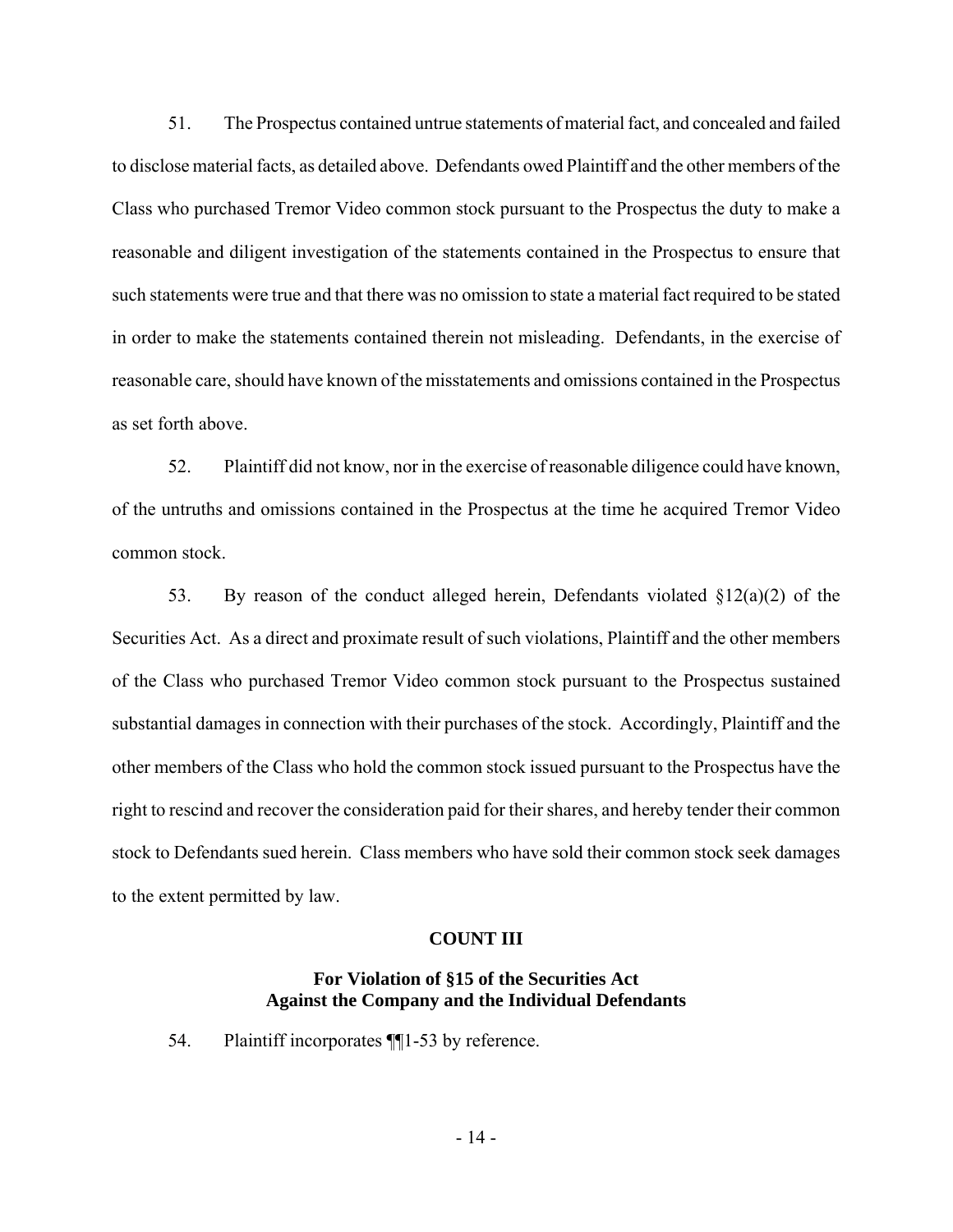55. This Cause of Action is brought pursuant to §15 of the Securities Act against the Company and the Individual Defendants.

56. The Individual Defendants each were control persons of Tremor Video by virtue of their positions as directors and/or senior officers of Tremor Video. The Individual Defendants each had a series of direct and/or indirect business and/or personal relationships with other directors and/or officers and/or major shareholders of Tremor Video. The Company controlled the Individual Defendants and all of Tremor Video's employees.

57. The Individual Defendants each were culpable participants in the violations of §11 of the Securities Act alleged in the Cause of Action above, based on their having signed or authorized the signing of the Registration Statement and having otherwise participated in the process which allowed the IPO to be successfully completed.

### **PRAYER FOR RELIEF**

WHEREFORE, Plaintiff prays for relief and judgment, as follows:

A. Determining that this action is a proper class action, designating Plaintiff as Lead Plaintiff and certifying Plaintiff as a Class representative under Rule 23 of the Federal Rules of Civil Procedure and Plaintiff's counsel as Lead Counsel;

B. Awarding compensatory damages in favor of Plaintiff and the other Class members against all Defendants, jointly and severally, for all damages sustained as a result of Defendants' wrongdoing, in an amount to be proven at trial, including interest thereon;

C. Awarding Plaintiff and the Class their reasonable costs and expenses incurred in this action, including counsel fees and expert fees;

D. Awarding rescission or a rescissory measure of damages; and

E. Such equitable/injunctive or other relief as deemed appropriate by the Court.

- 15 -